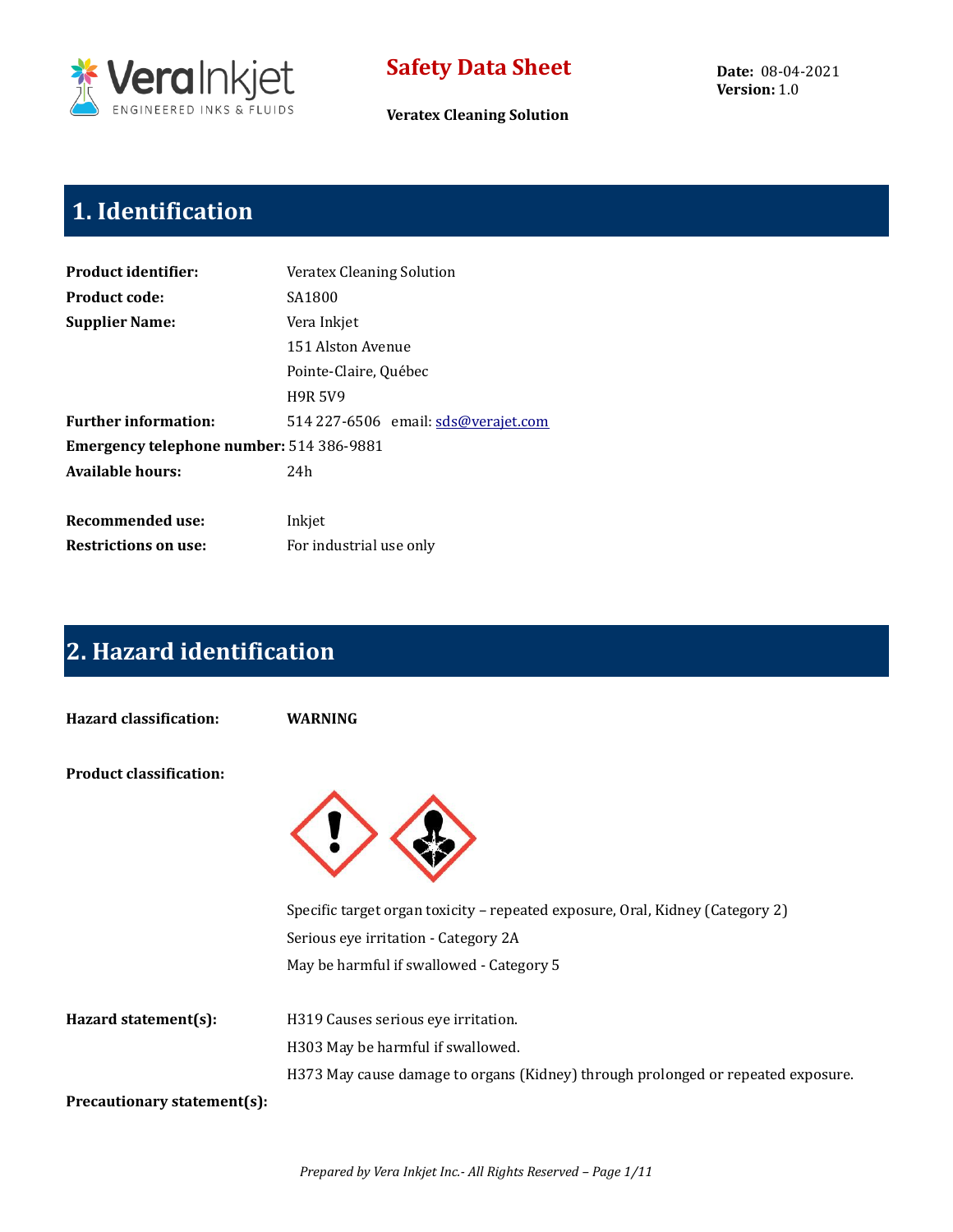

**Date:** 08-04-2021 **Version:** 1.0

#### **Veratex Cleaning Solution**

| <b>Prevention:</b> | P260 Do not breathe dust/fumes/gas/mist/vapours/spray.                           |
|--------------------|----------------------------------------------------------------------------------|
|                    | P264 Wash skin thoroughly after handling.                                        |
|                    | P280 Wear protective gloves/protective clothing/eye protection/face protection.  |
| Response:          | P305+351+338 IF IN EYES: Rinse cautiously with water for several minutes.        |
|                    | Remove contact lenses if present and easy to do - continue rinsing.              |
|                    | P337+313 If eye irritation persists get medical attention/advice                 |
|                    | P302+312+330 IF SWALLOWED: Call a POISON CENTER/doctor if you feel unwell. Rinse |
| mouth.             |                                                                                  |
|                    |                                                                                  |
| Disposal:          | P501 Dispose of contents/container in accordance with                            |
|                    | local/regional/national/international regulations.                               |
| Storage:           | P404 Store in a closed container.                                                |
| Other hazards:     | Not applicable.                                                                  |

*Also refer to toxicological information in section 11.*

## **3. Composition / Information on Ingredients**

| N <sub>o</sub> | CAS No         | <b>CAS Name</b>                                  | $\frac{9}{6}$ (W/W) |
|----------------|----------------|--------------------------------------------------|---------------------|
|                | 9014-85-1      | 2,4,7,9-Tetramethyl 5 decyne 4,7-diol ethoxylate | 2.8                 |
| 2              | $107 - 21 - 1$ | 1,2-Ethanediol                                   | 10.0                |
| 3              | 616-45-5       | 2-Pyrrolidone                                    | 5.00                |
| 4              | 2634-33-5      | 1,2-Benzisothiazol-3(2H)-one                     | 0.04                |
| 5              | $102 - 71 - 6$ | Triethanolamine                                  | 1.0                 |

# **4. First Aid Measures**

**If swallowed, or irritation occurs, or any type of overexposure or symptoms of overexposure occur during use of**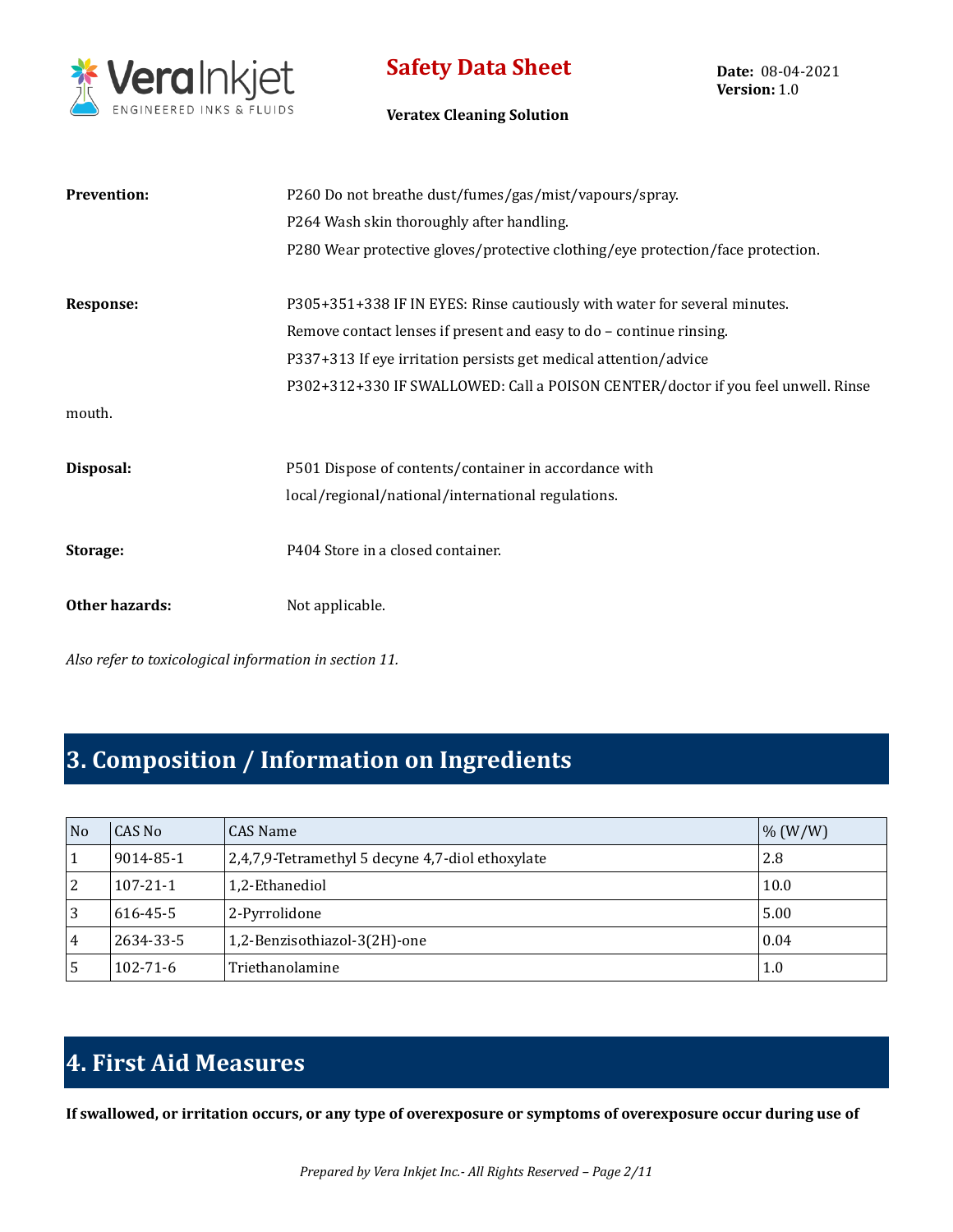

**Veratex Cleaning Solution**

**the product, or persists after use, immediately contact a POISON CENTER, an EMERGENCY ROOM or a PHYSICIAN; ensure that the product safety data sheet is available.**

**Eye contact:** Check for and remove any contact lenses. Immediately flush eyes with plenty of water for at least 15 minutes, occasionally lifting the upper and lower eyelids. Get medical attention immediately.

**Skin contact:** In case of contact, immediately flush skin with plenty of water for at least 15 minutes while removing contaminated clothing and shoes. Wash clothing before reuse. Clean shoes thoroughly before reuse. Get medical attention immediately.

**Inhalation:** Move exposed person to fresh air. If not breathing, if breathing is irregular or if respiratory arrest occurs, provide artificial respiration or oxygen by trained personnel. Loosen tight clothing such as a collar, tie, belt or waistband. Get medical attention immediately.

**Ingestion:** Wash out mouth with water. Do not induce vomiting unless directed to do so by medical personnel. Never give anything by mouth to an unconscious person. Get medical attention immediately.

**Symptoms:** Red eyes, itching and tearing. **Effects (acute or delayed):** May cause irritation of the eyes.

**Immediate Medical Attention and Special Treatment:** Treat symptomatically. Contact poison treatment specialist immediately if large quantities have been ingested or inhaled.

# **5. Fire-Fighting Measures**

**Suitable extinguishing media:** Use dry chemical, CO<sub>2</sub>, water spray (fog) or foam.

**Unsuitable extinguishing media:** Promptly isolate the scene by removing all persons from the vicinity of the incident if there is a fire. No action shall be taken involving any personal risk or without suitable training. Move containers from fire area if this can be done without risk. Use water spray to keep fire-exposed containers cool.

**Specific hazards arising from the hazardous product:** Decomposition products may include the following materials: carbon dioxide, carbon monoxide, nitrogen oxides.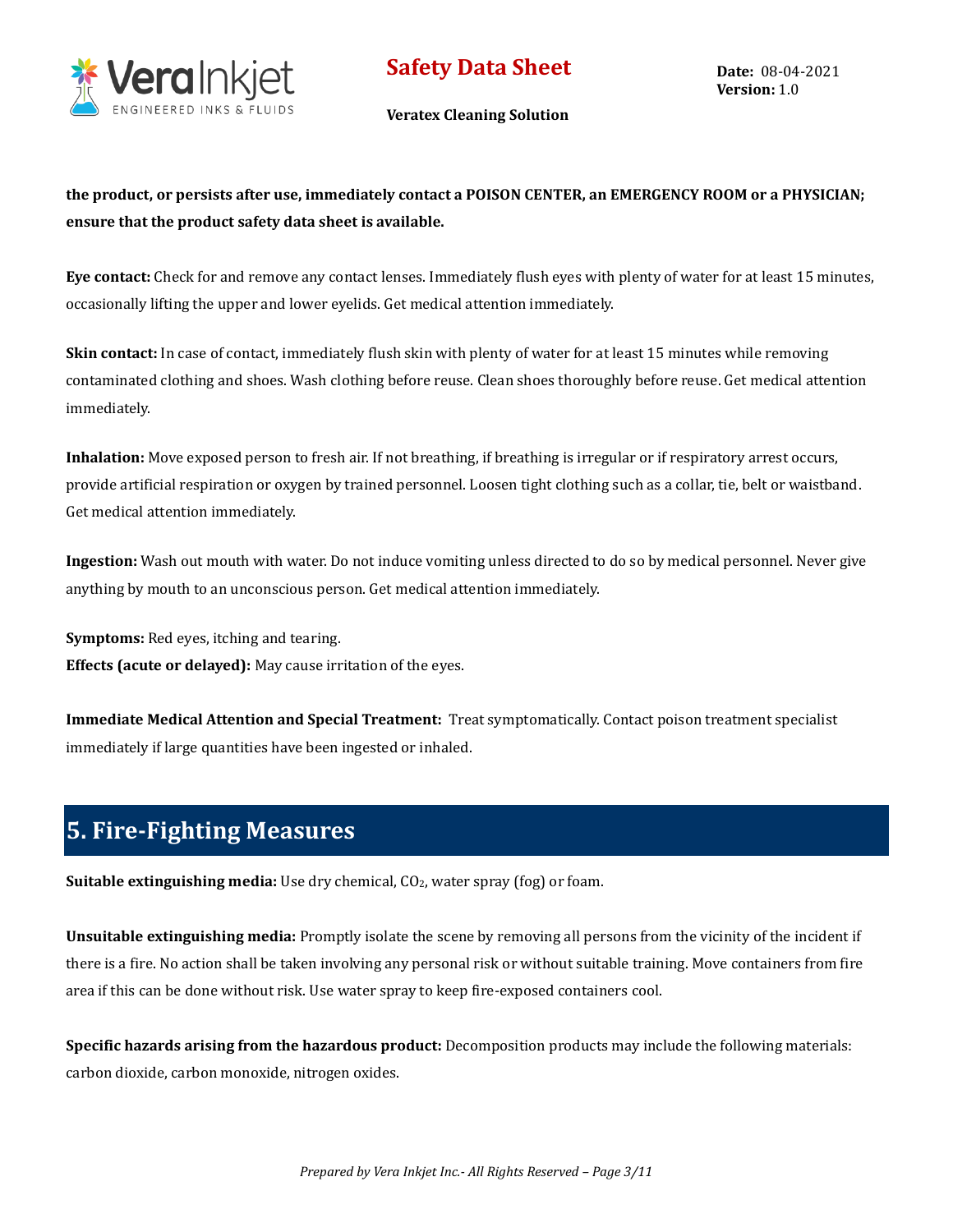

**Veratex Cleaning Solution**

**Date:** 08-04-2021 **Version:** 1.0

**Special protective equipment and precautions for fire-fighters:** Fire-fighters should wear appropriate protective equipment and self-contained breathing apparatus (SCBA) with a full face-piece operated in positive pressure mode.

## **6. Accidental Release Measures**

**Personal precautions and protective equipment:** No action shall be taken involving any personal risk or without suitable training. Evacuate surrounding areas. Keep unnecessary and unprotected personnel from entering. Do not touch or walkthrough spilled material. Shut off all ignition sources. No flares, smoking or flames in hazard area. Avoid breathing vapor or mist. Provide adequate ventilation. Wear appropriate respirator when ventilation is inadequate. Put on appropriate personal protective equipment (see Section 8).

**Emergency procedures:** Avoid dispersal of spilled material and runoff and contact with soil, waterways, drains and sewers. Inform the relevant authorities if the product has caused environmental pollution (sewers, waterways, soil or air).

**Methods and materials for containment and cleaning up:** Stop leak if without risk. Move containers from spill area. Dilute with water and mop up if water-soluble. Alternatively, or if water-insoluble, absorb with an inert dry material and place in an appropriate waste disposal container. Use spark-proof tools and explosion proof equipment. Dispose of via a licensed waste disposal contractor.

## **7. Handling and Storage**

**Precautions for safe handling:** Put on appropriate personal protective equipment (see Section 8). Eating, drinking and smoking should be prohibited in areas where this material is handled, stored and processed. Workers should wash hands and face before eating, drinking and smoking. Remove contaminated clothing and protective equipment before entering eating areas. Avoid exposure - obtain special instructions before use. Avoid contact with eyes, skin and clothing. Do not ingest. Avoid breathing vapor or mist. Use only with adequate ventilation. Wear appropriate respirator when ventilation is inadequate. Do not enter storage areas and confined spaces unless adequately ventilated. Keep in the original container or an approved alternative made from a compatible material, kept tightly closed when not in use. Empty containers retain product residue and can be hazardous. Do not reuse container.

**Conditions for safe storage:** Store in accordance with local regulations. Store in a segregated and approved area. Store in original container protected from direct sunlight in a dry, cool and well-ventilated area, away from incompatible materials (see section 10) and food and drink. Keep container tightly closed and sealed until ready for use. Containers that have been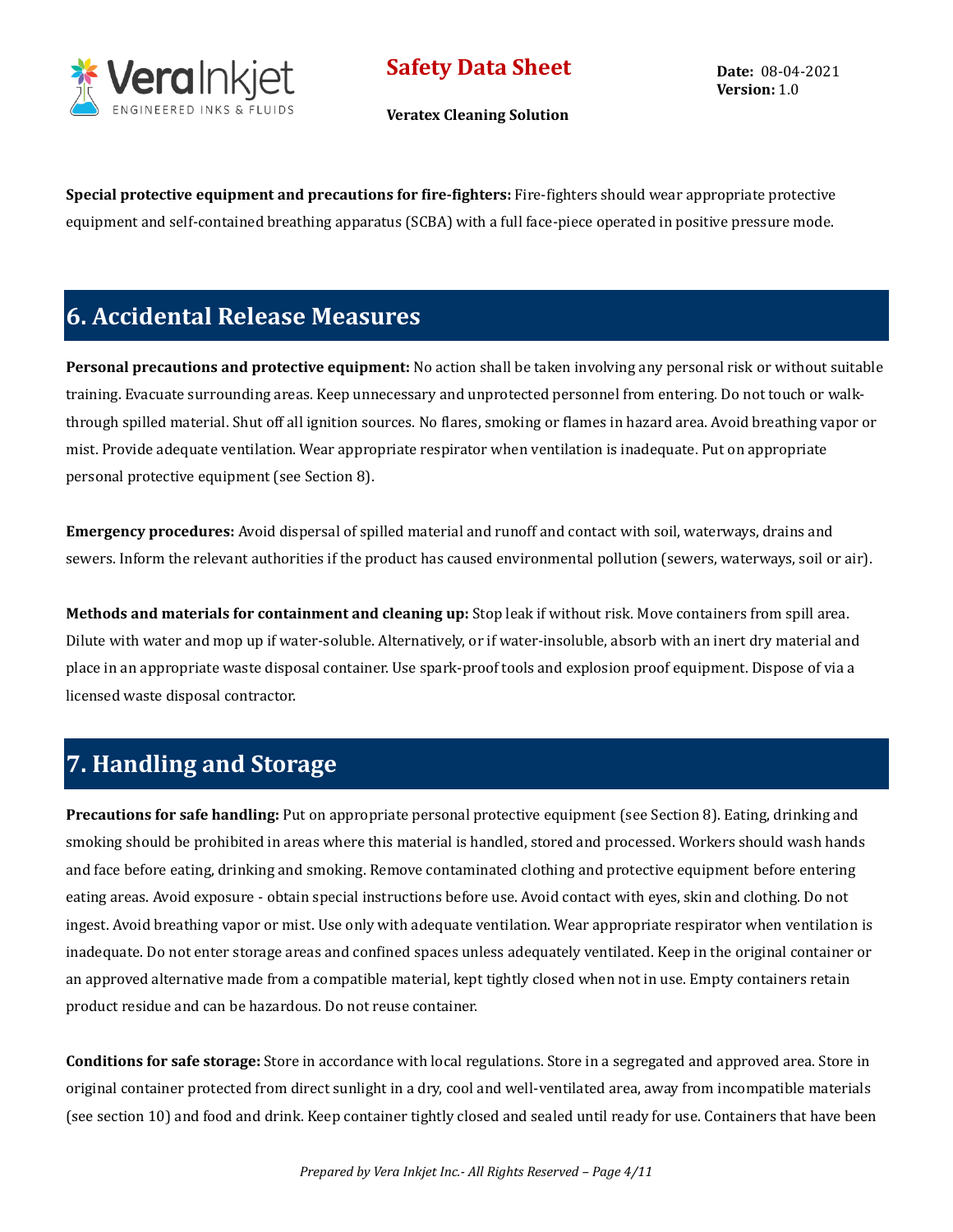

**Date:** 08-04-2021 **Version:** 1.0

**Veratex Cleaning Solution**

opened must be carefully resealed and kept upright to prevent leakage. Do not store in unlabeled containers. Use appropriate containment to avoid environmental contamination.

## **8. Exposure Controls / Personal Protection**

| No             | CAS No         | CAS Name                                            | IDHL $mg/m3$  | TWA mg/m <sup>3</sup> | $STEL$ mg/m <sup>3</sup> | CEIL mg/m <sup>3</sup> |
|----------------|----------------|-----------------------------------------------------|---------------|-----------------------|--------------------------|------------------------|
| $\mathbf{1}$   | 9014-85-1      | 2,4,7,9-Tetramethyl 5 decyne<br>4,7-diol ethoxylate | Not available | Not available         | Not available            | Not available          |
| 2              | $107 - 21 - 1$ | 1,2-Ethanediol                                      | Not available | 25ppm                 | 10                       | 100                    |
| 3              | 616-45-5       | 2-Pyrrolidone                                       | Not available | 10,000                | Not available            | Not available          |
| $\overline{4}$ | 2634-33-5      | 1,2-Benzisothiazol-3(2H)-one                        | Not available | Not available         | Not available            | Not available          |
| 5              | $102 - 71 - 6$ | Triethanolamine                                     | Not available | 5                     | Not available            | Not available          |

IDHL: Immediately Dangerous to Life or Health Concentrations

TWA: Time Weighted Average

STEL: Short -Term Exposure Limit

CEIL: Ceiling Limit

**Appropriate engineering controls:** Use only with adequate ventilation. Use process enclosures, local exhaust ventilation or other engineering controls to keep worker exposure to airborne contaminants below any recommended or statutory limits. The engineering controls also need to keep gas, vapor or dust concentrations below any lower explosive limits. Use explosion-proof ventilation equipment.

**Individual protection measures:** Wash hands, forearms and face thoroughly after handling chemical products, before eating, smoking and using the lavatory and at the end of the working period. Appropriate techniques should be used to remove potentially contaminated clothing. Wash contaminated clothing before reusing. Ensure that eyewash stations and safety showers are close to the workstation location.

**Eyes:** DO NOT WEAR CONTACT LENSES Wear anti-splash safety goggles.

**Hands:** Chemical-resistant, impervious gloves complying with an approved standard should be worn at all times when handling chemical products if a risk assessment indicates this is necessary. Considering the parameters specified by the glove manufacturer, check during use that the gloves are still retaining their protective properties.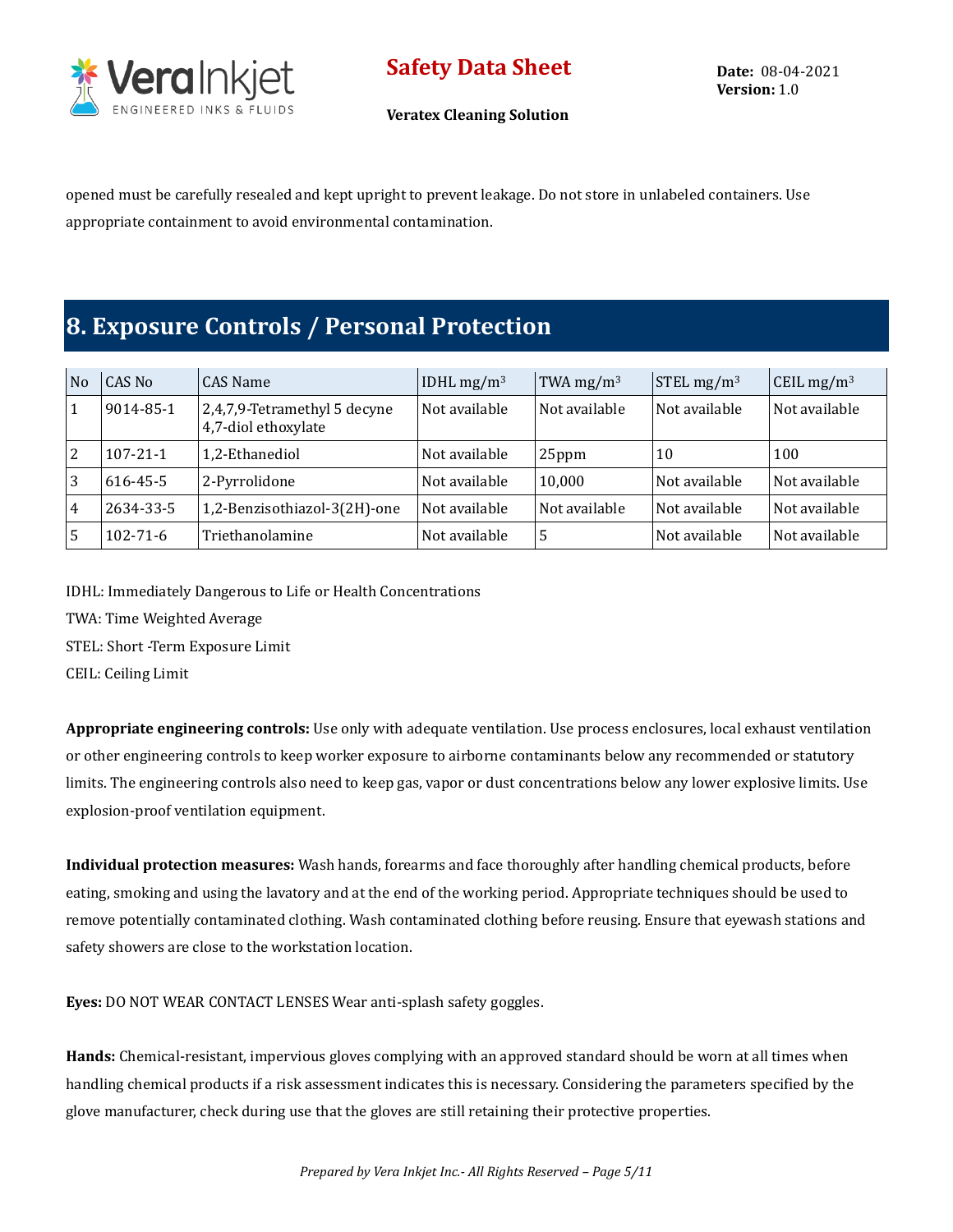

**Veratex Cleaning Solution**

**Date:** 08-04-2021 **Version:** 1.0

**Respiratory:** If workers are exposed to concentrations above the exposure limit, they must use appropriate, certified respirators. Use a properly fitted, air-purifying or air-fed respirator complying with an approved standard if a risk assessment indicates this is necessary. Respirator selection must be based on known or anticipated exposure levels, the hazards of the product and the safe working limits of the selected respirator.

**Others:** Not available.

## **9. Physical and Chemical Properties**

**Physical state:** Liquid **Colour:** Colorless **Odour:** Not specific **Odour threshold:** Not available **pH:** 9.5 - 11 **Melting/Freezing point:** 0°C (32°F) **Initial boiling point/boiling range:** 100°C (212°F) **Flash point:** Not applicable **Lower flammable/explosive limit:** Not applicable **Upper flammable/explosive limit:** Not applicable **Auto-ignition temperature:** Not applicable **Evaporation rate:** 0,04 (ether=1) **Vapour pressure:** 16.1 mm Hg at 20 °C **Vapour density: >** 1 (Air=1) **Relative density:** 1,050 Kg/L **Solubility in water:** Soluble **Partition coefficient - n-octanol/water:** Not applicable **Decomposition temperature:** Not available **Kinematic viscosity:** Not available

## **10. Stability and Reactivity**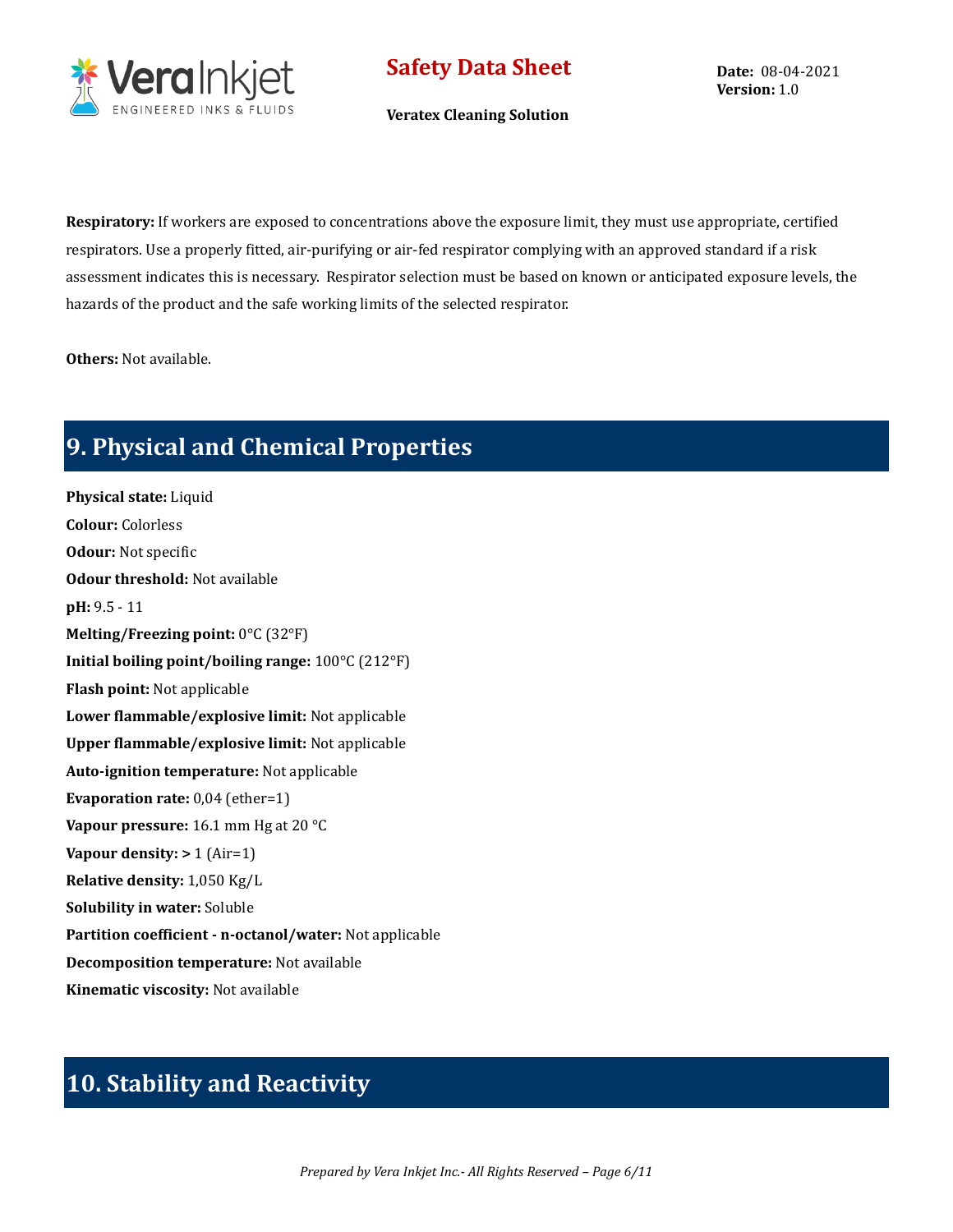

**Reactivity:** Stable under recommended conditions of storage and handling.

**Chemical stability:** The product is chemically stable under normal conditions of use.

**Possibility of hazardous reactions:** No dangerous or polymerization reactions will not occur under normal conditions of use.

**Conditions to avoid:** Not applicable.

**Incompatible materials:** Finely divided metals (Ba, Be, Na, P, Al, Mg etc.). Strong oxidizing agents. Strong acids and bases. **Hazardous decomposition products:** Carbon monoxide and dioxide. Nitrogen oxides.

## **11. Toxicological Information**

| N <sub>o</sub> | <b>CAS No</b>  | <b>CAS Name</b>                                        | $(1)$ LD<br>oral | $(2)$ LD<br>Skin        | $(3)$ LD<br>Skin        | $(4)$ LC<br>gases       | $(5)$ LC<br>vapours     | $(6)$ LC<br>dusts-mists |
|----------------|----------------|--------------------------------------------------------|------------------|-------------------------|-------------------------|-------------------------|-------------------------|-------------------------|
| $\vert$ 1      | 9014-85-1      | 2,4,7,9-Tetramethyl 5<br>decyne 4,7-diol<br>ethoxylate | >6,300           | <b>Not</b><br>Available | >2,000                  | <b>Not</b><br>Available | <b>Not</b><br>Available | >5.00                   |
| <sup>2</sup>   | $107 - 21 - 1$ | 1,2-Ethanediol                                         | 4,700            | 10.600                  | 10,607                  | <b>Not</b><br>Available | 2.5                     | >5.00                   |
| $\overline{3}$ | 616-45-5       | 2-Pyrrolidone                                          | >5,000           | <b>Not</b><br>Available | >2.000                  | <b>Not</b><br>Available | $>29$                   | <b>Not</b><br>Available |
| $\overline{4}$ | 2634-33-5      | 1,2-Benzisothiazol-<br>$3(2H)$ -one                    | 1,020            | <b>Not</b><br>Available | <b>Not</b><br>Available | <b>Not</b><br>Available | <b>Not</b><br>Available | <b>Not</b><br>Available |
| $\overline{5}$ | $102 - 71 - 6$ | Triethanolamine                                        | 4,190            | <b>Not</b><br>Available | 20                      | <b>Not</b><br>Available | <b>Not</b><br>Available | <b>Not</b><br>Available |

(1) LD 50 oral rat mg/kg

(2) LD 50 skin rat mg/kg

(3) LD 50 skin rabbit mg/kg

(4) LD 50 inhalation rat ppm 4h gases

- (5) LD 50 inhalation rat mg/l 4h vapours
- (6) LD 50 inhalation rat mg/l 4h dusts-mist

**Routes of exposure:** This product is absorbed by the digestive tract.

**Symptoms:** Red eyes, itching and tearing.

**Delayed and immediate effects:** May cause irritation of eyes.

| $No$ $  CAS No$ | CAS Name | <b>IARC</b> | <b>ACGIH</b> | Mutagenicity | <b>Effect on</b> |
|-----------------|----------|-------------|--------------|--------------|------------------|
|                 |          |             |              |              | reproduction     |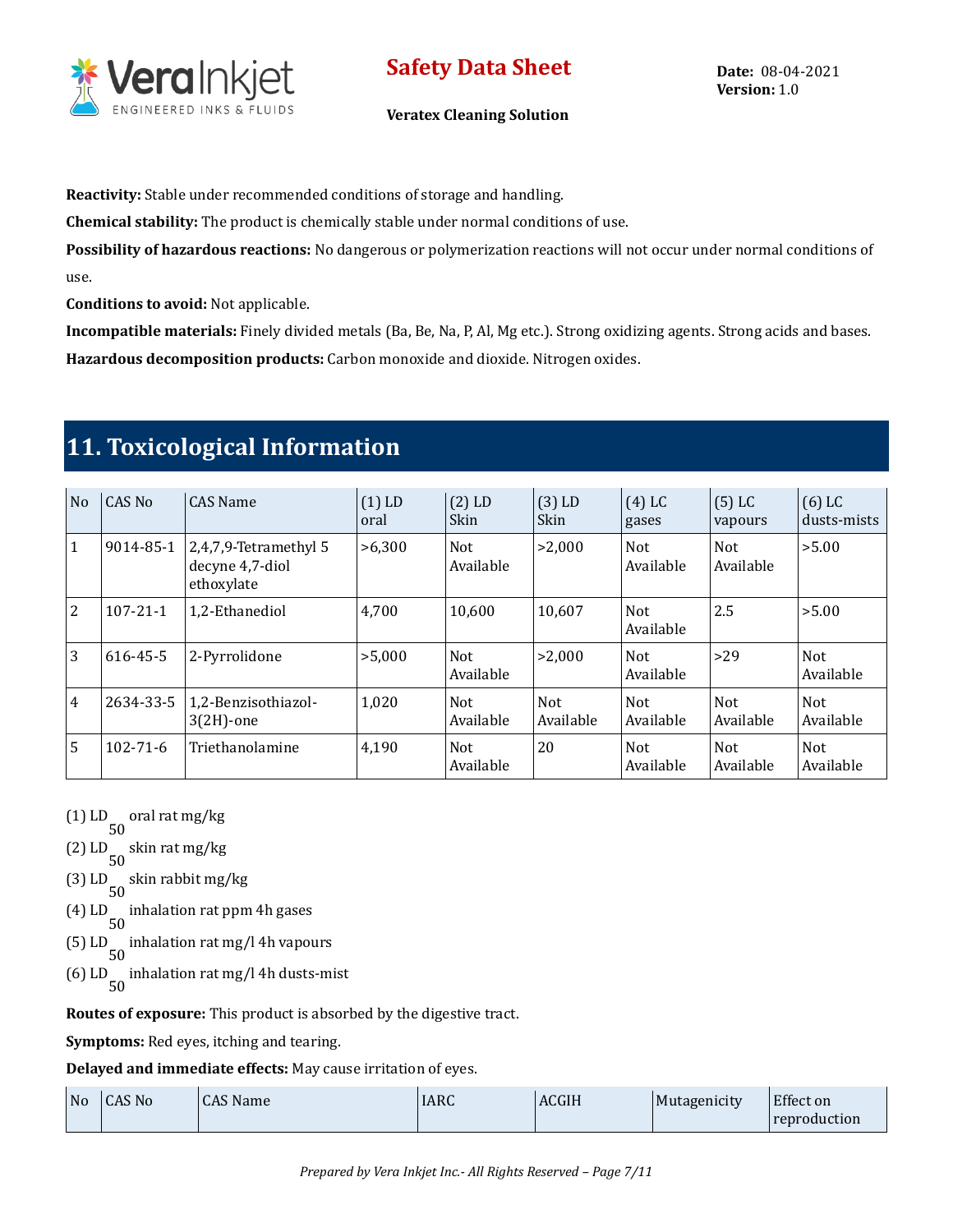

#### **Veratex Cleaning Solution**

|                | 9014-85-1      | 2,4,7,9-Tetramethyl 5 decyne<br>4,7-diol ethoxylate | Not available | Not available                                     | Not available                 | Not available |
|----------------|----------------|-----------------------------------------------------|---------------|---------------------------------------------------|-------------------------------|---------------|
| 2              | $107 - 21 - 1$ | 1,2-Ethanediol                                      |               | No effect shown   No effect shown   Not available |                               | Not available |
| 3              | 616-45-5       | 2-Pyrrolidone                                       | Not available | Not available                                     | No effect shown Not available |               |
| $\overline{4}$ | 2634-33-5      | 1,2-Benzisothiazol-3(2H)-one                        |               | No effect shown   No effect shown   Not available |                               | Not available |
| .5             | $102 - 71 - 6$ | Triethanolamine                                     | Group 3       | Not available                                     | Not available                 | Not available |

#### **Cancer classification under IARC (International Agency for Research on Cancer)**

Group 1: carcinogenic to humans

Group 2A: probably carcinogenic to humans

Group 2B: possibly carcinogenic to humans

Group 3: not classifiable as to its carcinogenicity to humans

Group 4: probably not carcinogenic to humans

#### **Cancer classification under ACGIH: American Conference of Governmental Industrial Hygienists**

Group A1: confirmed human carcinogen

Group A2: suspected human carcinogen

Group A3: confirmed animal carcinogen with unknown relevance to humans

Group A4: not classifiable as a human carcinogen

Group A5: not suspected as a human carcinogen

**California Prop 65:** This product contains a chemical (1,2-Ethanediol) known to cause birth defects or other reproductive harm.

For more information go to [www.P65Warnings.ca.gov.](http://www.p65warnings.ca.gov/)

## **12. Ecological Information**

| N <sub>o</sub> | CAS No         | CAS Name                                            | $\frac{0}{0}$ | Persistent     | Bioaccumulation | Aquatic<br>Ecotoxicity |
|----------------|----------------|-----------------------------------------------------|---------------|----------------|-----------------|------------------------|
|                | 9014-85-1      | 2,4,7,9-Tetramethyl 5 decyne 4,7-diol<br>ethoxylate | 2.8           | N <sub>0</sub> | Not Available   | Not Available          |
| 2              | $107 - 21 - 1$ | 1,2-Ethanediol                                      | 10.0          | Not Available  | N <sub>0</sub>  | Not Available          |
| 3              | 616-45-5       | 2-Pyrrolidone                                       | 5.00          | N <sub>0</sub> | N <sub>0</sub>  | Not Available          |
| 4              | 2634-33-5      | 1,2-Benzisothiazol-3(2H)-one                        | 0.04          | Not Available  | Not Available   | Not Available          |
| 5              | $102 - 71 - 6$ | Triethanolamine                                     | 1.0           | N <sub>0</sub> | N <sub>o</sub>  |                        |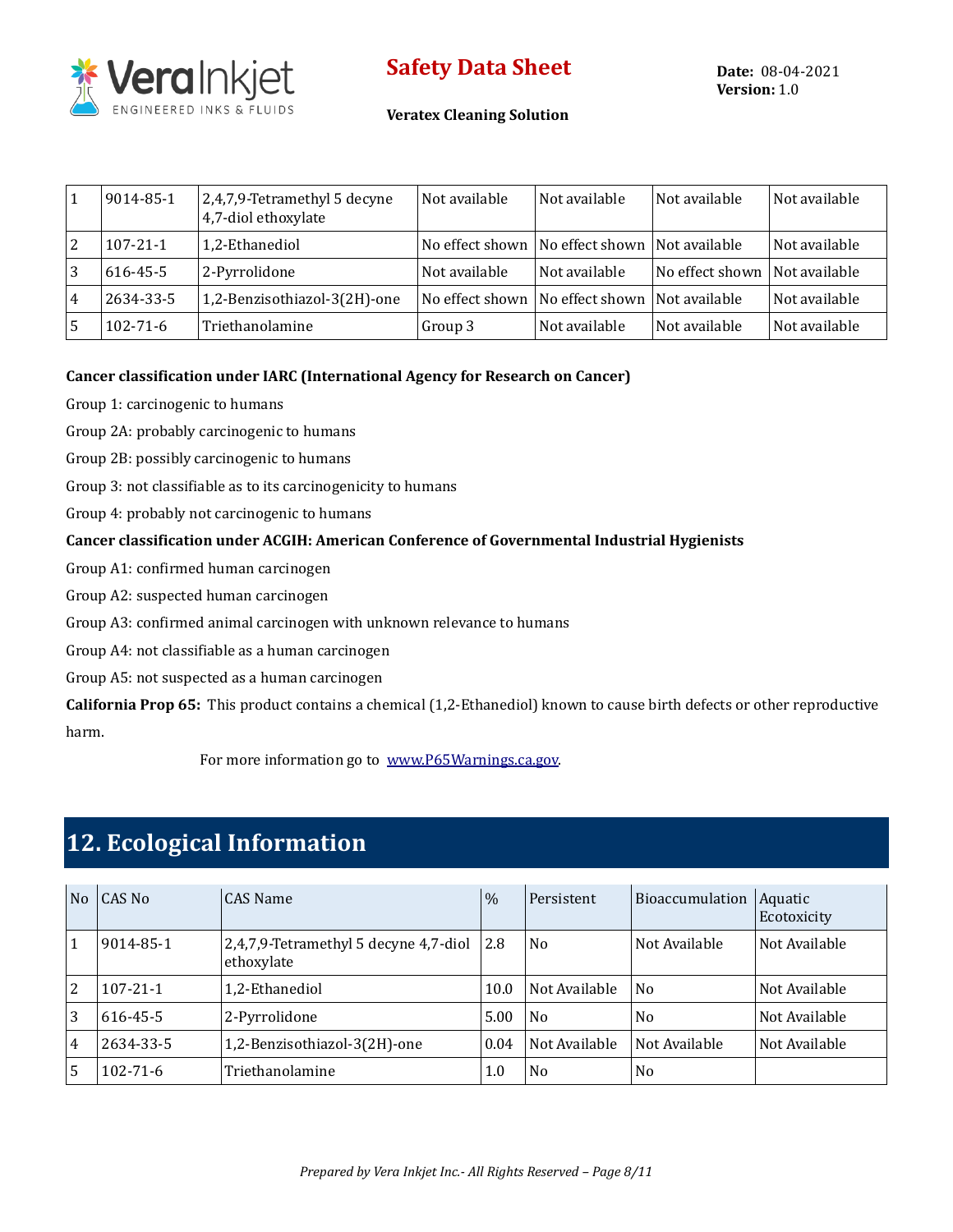

#### **Veratex Cleaning Solution**

| N <sub>o</sub> | CAS No         | <b>CAS Name</b>                                      | $\frac{0}{0}$ | Ecotoxicity for<br>aquatic<br>organisms-Short<br>term | Ecotoxicity for aquatic<br>organisms-Long term      | Environmental<br>effects |
|----------------|----------------|------------------------------------------------------|---------------|-------------------------------------------------------|-----------------------------------------------------|--------------------------|
| $\mathbf{1}$   | 9014-85-1      | 2,4,7,9-Tetramethyl 5 decyne 4,7-<br>diol ethoxylate | 2.8           | Not Available                                         | Not Available                                       | Not Available            |
| 2              | $107 - 21 - 1$ | 1,2-Ethanediol                                       | 10.0          | EC50 - Daphnia<br>$-74,000$ mg/l $-$<br>24 h          | NOEC - Pimephales<br>promelas - 32,000 mg/l -<br>7d | Not Available            |
| 3              | 616-45-5       | 2-Pyrrolidone                                        | 5.00          | EC50 - Daphnia<br>$-500$ mg/l $-48$<br>h              | Not Available                                       | Not Available            |
| $\overline{4}$ | 2634-33-5      | 1,2-Benzisothiazol-3(2H)-one                         | 0.04          | EC50 - Daphnia<br>$-4.4$ mg/l $-48$ h                 | Not Available                                       | Not Available            |
| 5              | $102 - 71 - 6$ | Triethanolamine                                      | 1.0           | EC50 - Daphnia<br>$-609.98$ mg/l -<br>48 h            | Not Available                                       | Not Available            |

# **13. Disposal Considerations**

**Methods of disposal:** The generation of waste should be avoided or minimized wherever possible. Dispose of surplus and non-recyclable products via a licensed waste disposal contractor. Disposal of this product, solutions and any by-products should at all times comply with the requirements of environmental protection and waste disposal legislation and any regional local authority requirements.

# **14. Transport Information**

|                            | <b>TDG</b>    | <b>DOT</b>    | <b>IMDG</b>   | <b>IATA</b>   |
|----------------------------|---------------|---------------|---------------|---------------|
| UN Number                  |               |               |               |               |
| Proper shipping name       | Not regulated | Not regulated | Not regulated | Not regulated |
| Transport hazard class(es) |               |               |               |               |
| Packing group              |               |               |               |               |

#### **Other information**

#### **Marine pollutant:** No

**IMDG:** Not applicable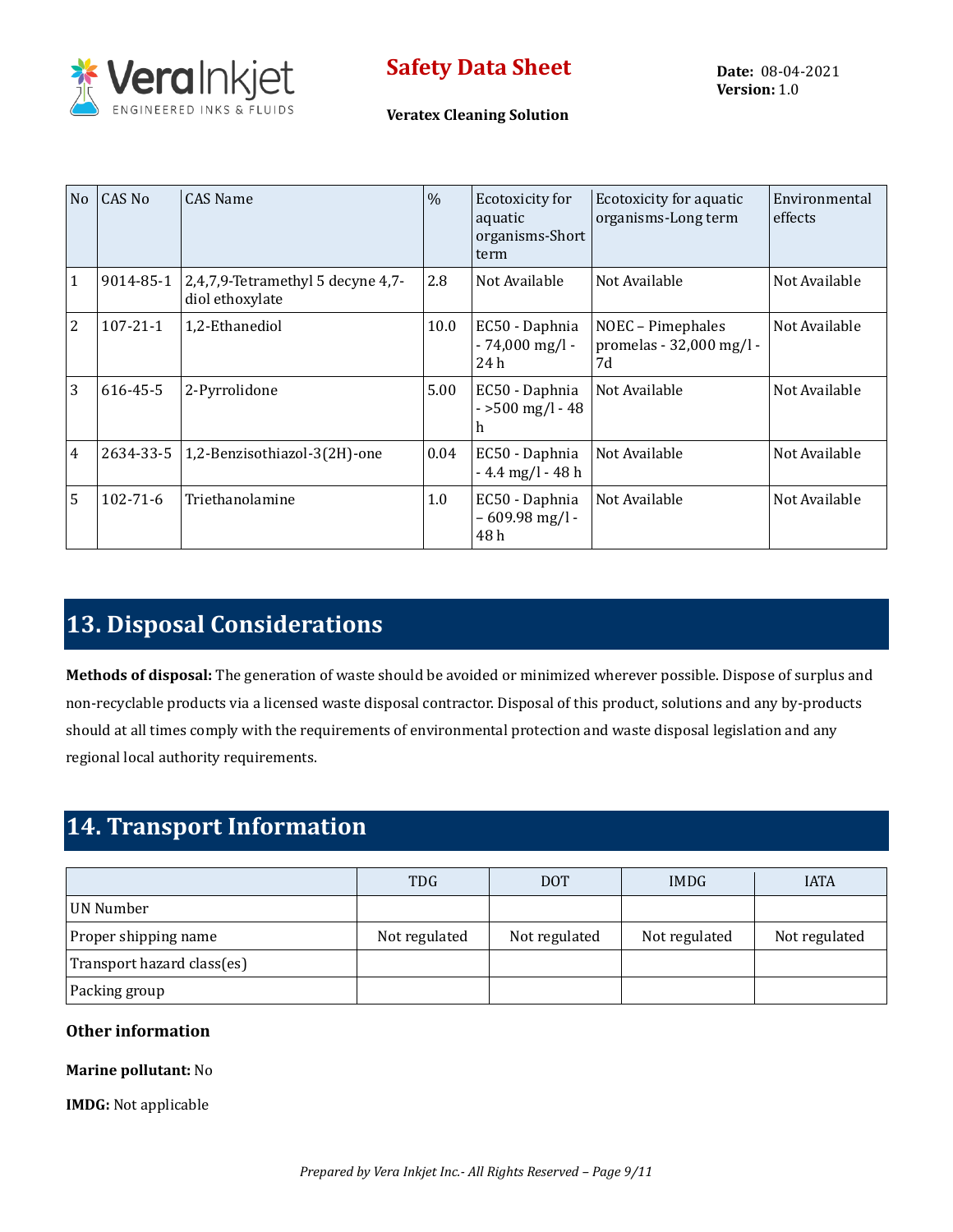

**Veratex Cleaning Solution**

## **15. Regulatory Information**

All ingredients are listed on the DSL/NDSL or in compliance with the inventory. All ingredients are listed on TSCA or in compliance with the inventory. All ingredients are listed on the EINECS or in compliance with the inventory. German WGK Water hazard class: 1 Appendix No. 4.

This product contains a chemical (1,2-Ethanediol) known in the state of California to cause birth defects or other reproductive harm. For more information go t[o www.P65Warnings.ca.gov.](http://www.p65warnings.ca.gov/)

The customer is responsible for determining the PPE (personal protection equipment) code for this material.

The classification of the product and the SDS were developed in accordance with HPR.

# **16. Other Information**

#### **Date:** 08-04-2021 **Version:** 1.0

**Notice to the reader:** The manufacturer hereby declares that the information disclosed herein have been based on governmental sites and/or raw material suppliers. The manufacturer has no control over the nature and content of such information. The manufacturer fully reproduces all the information it holds on the constituent of the product, at the time it is manufactured. The manufacturer does not assume any liability whatsoever for the accuracy or completeness of the information contained herein. Final determination of suitability of any material is the sole responsibility of the user. By this data sheet, the manufacturer hereby discloses all the potential dangers it has knowledge of and which might be related to the using or manipulation of the product in order to allow the proper care to be brought and use with regard to the product. Although certain hazards are described herein, we cannot guarantee that these are the only hazards which exist, and notification is hereby given to the user. Notice is hereby given that injury can derive therefrom if the foregoing is not